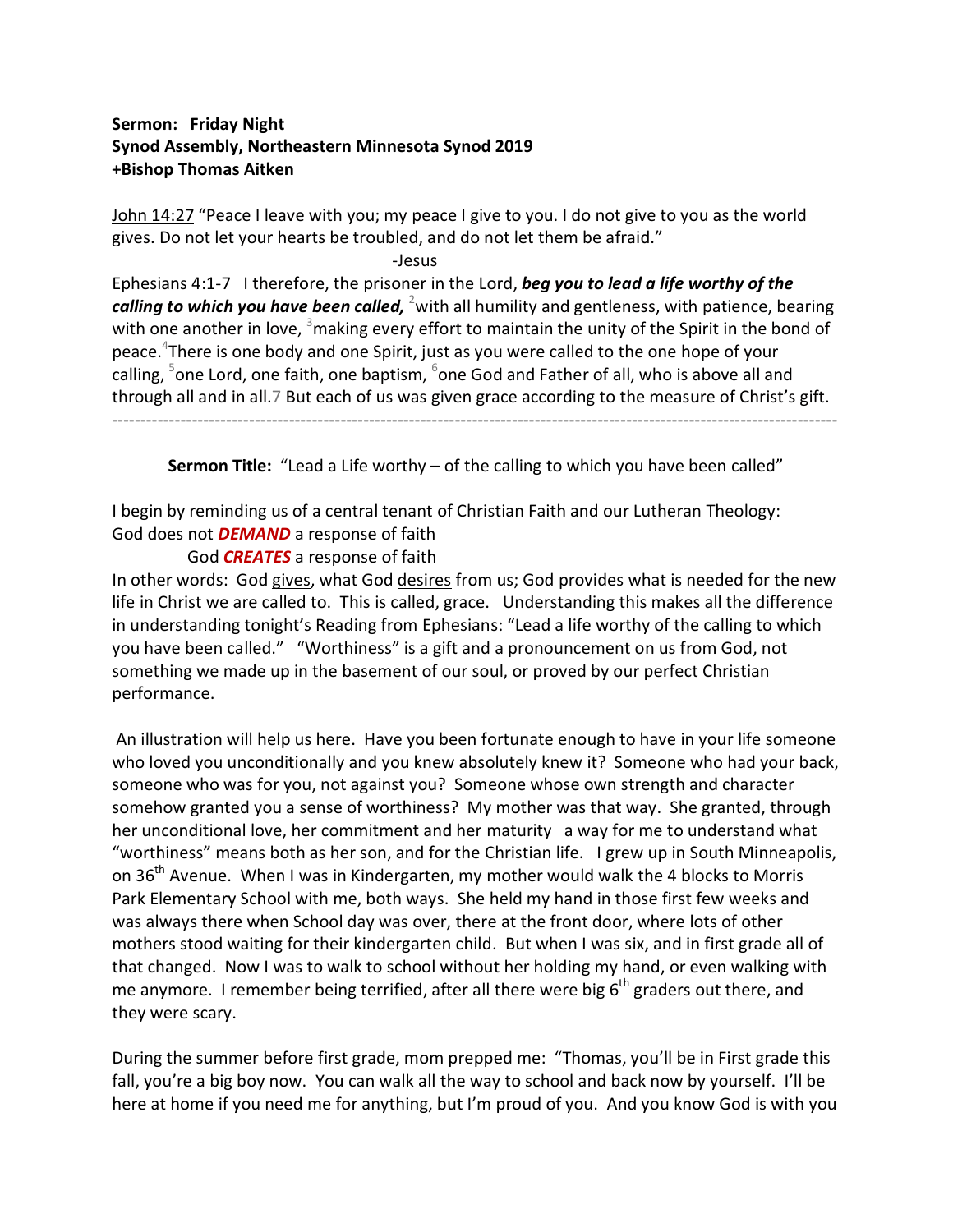always Thomas." I was filled with pride, and thankful for what she said, but also terrified of those big sixth grade boys. As the first day of school approached, I begged her to walk at least that first day with me. She said, "I'll go out as far as the sidewalk and watch you all the way down 36<sup>th</sup> avenue, and then when you turn the corner on to 55<sup>th</sup> street, you can bravely walk on your own. I'll still be standing there at the sidewalk for awhile, don't worry. Oddly enough, it was all I needed. I won't say I never got scared, I did. But mom gave me something that helped me for the rest of my life. She said in effect: "Here's the world, Thomas. Beautiful and terrible things can happen. Walk right into it with courage."

What did she give me? What did she create in me, by her own goodness?

**1**-**Assurance**: Mom gave me a powerful sign that I was doing the right thing by leaving from that house, that table, and her presence by walking on my own even though it was hard. She was saying, "You're doing the right thing, I'm proud of you." **2**- **Dignity.** I understood I was trusted by mom. Do you remember what that feels like in your life? Someone honors you by granting you space/permission to move into a life of purpose and you become stronger. **3- Strength**. My mother gave me strength through *her* strength. She gave me a grace, a costly grace; the kind mature people who love you deeply give you because they know they are sending you on a journey that will eventually take you away from their close proximity as you are set free into the beautiful and tarnished world.

Ephesians 4 goes on to say, "we must no longer be children, tossed to and fro and blown about by every wind of doctrine…..but speaking the truth in love, we must grow up in every way into him who is the head, into Christ." A life worth of what God has called us to is a live of growing up into Christ and his values, and empowered by his grace. "Surely you remember that you were taught in him as truth is in Jesus. You were taught to put away your former way of life…..and be renewed in the Spirit……and clothe yourselves with the new self, created according to the likeness of God……….So let us speak the truth to our neighbors, for we are members of one another."

So the first thing we need to remember about "lead a life worthy of the calling to which you have been called" is that it is in God's divine love that you are already counted as "worthy." God calls you worthy –so you are. In Christ, God has done what my mother did on a smaller scale, but on an infinitely grander scale: namely, God gifted us with *costly grace*, a grace that cost Jesus his very life for our sake. Don't wait to join the calling you have already been called into until: 1) you have a Spiritual director. Don't get me wrong, these folks are amazing – and there are a number sitting out here among us. God has empowered you through your baptisms and through the means of grace for you to lead the Christ life. You and I would do well along the journey to enlist the help of these faithful Spiritual Directors, just don't put your call on hold. 2) Don't wait for that perfect moment like when the kids are grown, when you move to that dream location, when you get on church Council, or when you've taken several courses through our Synod's Lay Leader network. And don't wait till something bad happens in your life, and then "bargain" with God. You don't need to bargain, you are held close in God's unconditional love.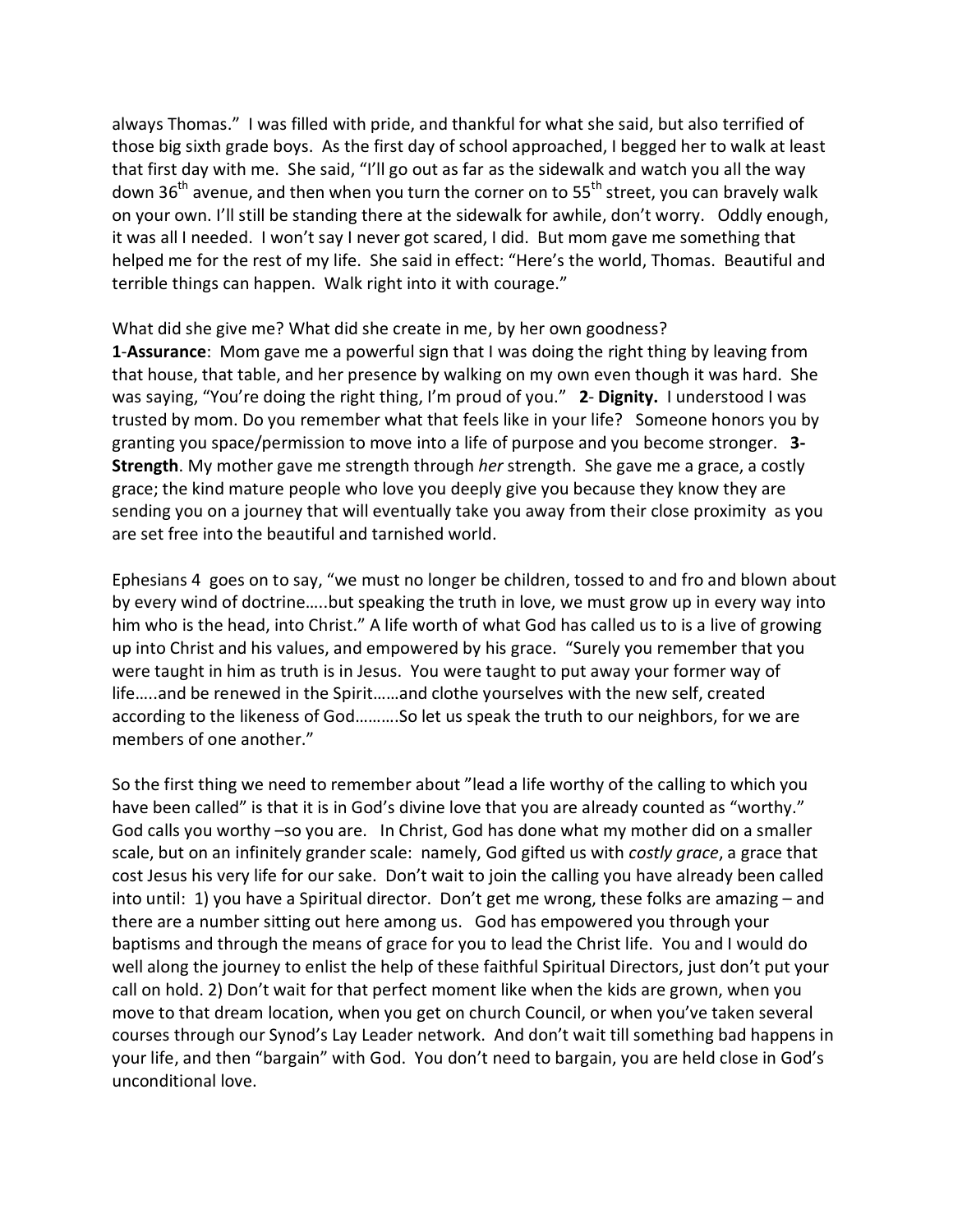Our Ephesians text invites us to lead this Christ life with these attributes: 1) Humility. Remember Jesus said "you did not chose me, I chose you." 2) Patience. Jesus' parables are filled with seeds that grow slowly, yeast that permeates dough slowly etc…. 3) Love. "Bear one another in love." Love in the New Testament is not sentimental mush or contrived feelings for another person, just concrete love that seeks the other's welfare. 3) "Make every effort to maintain the unity of the Spirit, in the bond of peace." This requires maturity, growing up. kids take their marbles and go home when they don't get their way. Adults work things out in mature ways, which is of course, harder work to do. But remember, we are to "grow up into Christ, who is the head of the church."

**Humility, patience**, **love**, **peace**; these are not the values of our mainstream culture. In fact we hear the very opposite ad nauseum. I'm convinced that if our culture had a "catechism" one of the key doctrines of its "faith" would be "Lead a life worthy of being applauded for your wealth, power and status over others." Just a quick glance tells it all: -Shootings this week in Chaba Synagogue in California, and at the University of North Carolina -Easter Day violent attacks on Christian congregations in Sri Lanka, weeks ago -The Tree of Life Synagogue shootings in Pittsburg six months ago - Arson one month ago at three Historic Black churches in Louisiana -Muslims; both adults and children killed in our country and in New Zealand -Evil and reprehensive words and behavior form politicians, presidents, comedians -Fearful migrant families, running from death dealers, children torn apart from their families by our own officials at our border while seeking asylum

The world needs you. It needs your calling in Christ to be seen and felt. There are plenty of places to lead a life worthy of our calling Christ. It may seem hard but remember: God does not demand a response of faith; God creates a response of faith! You can start with yourself; forgive yourself as God has, then forgive your co-worker, that parent, neighbor, or your children. Forgive your fellow church members. Begin the practice of encouraging your congregational leaders, as Christ encouraged the leaders he chose. Encourage your congregation to finish that intentional mission plan, and complete it before 2020 for the sake of ministry in your community and world. (Remember your Bishop's challenge?) Use today's text as your guide: "With all humility, patience, bearing with one another in love and in the bond of peace."

Jesus is calling you to stand up to evil, live into God's dream as shown in Scripture and in Jesus' life which is that loving and bold distributive justice he practiced rather than the violent retributive justice born of power/privilege so prevalent in our world. Get to know your neighbors, just as Jesus got to know his neighbors, all of them, including our Native American neighbors as our Together Here Team is leading us into. There are five Reservations in our Synod alone. Join a learning session with our Synod's team. Jesus is calling you to responsible stewardship of the earth just as our Synod's Eco-Faith Team has been faithfully reminding us and challenging us to participate in, and in our Peace not Walls Team with regard to peace in the Holy Land.